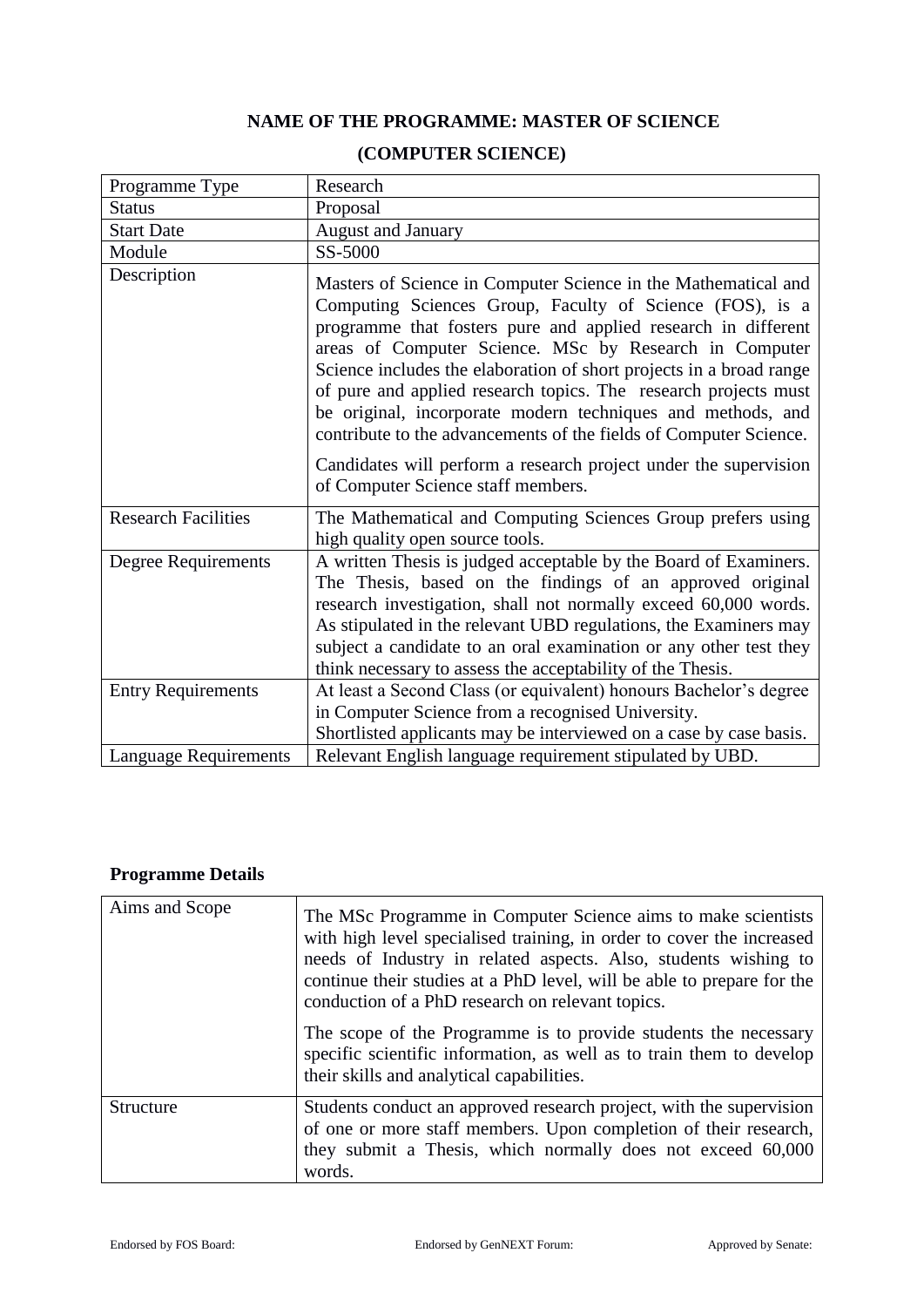| Language                     | The Thesis will be written in English; any potential courses will be                   |  |  |  |  |  |
|------------------------------|----------------------------------------------------------------------------------------|--|--|--|--|--|
|                              | given in English, too.                                                                 |  |  |  |  |  |
| <b>Duration of Programme</b> | Part-Time: minimum 24 months,<br>Full-Time: minimum 12 months,                         |  |  |  |  |  |
|                              | maximum 24 months<br>maximum 48 months                                                 |  |  |  |  |  |
| Areas of                     | <b>Intelligent Healthcare Systems</b><br>$\bullet$                                     |  |  |  |  |  |
| Research/Specialisation      | Wireless Sensor Integration and Fusion                                                 |  |  |  |  |  |
|                              | Motion Capture and Reconstruction<br>$\bullet$                                         |  |  |  |  |  |
|                              | <b>Brain Machine Interface</b><br>$\bullet$                                            |  |  |  |  |  |
|                              | Virtual Interfacing Technologies                                                       |  |  |  |  |  |
|                              | Intelligent eLearning and web-based applications<br>$\bullet$                          |  |  |  |  |  |
|                              | Biologically-inspired Robotics: Swarm robotics, Collective                             |  |  |  |  |  |
|                              | Decision Making, Animal vs. Animal                                                     |  |  |  |  |  |
|                              | Human-Robot Interaction: Human Safety in Human-Robot<br>٠                              |  |  |  |  |  |
|                              | Cooperation, Human-Robot Swarm Interaction                                             |  |  |  |  |  |
|                              | Large-Scale Autonomous Systems: Modeling and Control of                                |  |  |  |  |  |
|                              | Dynamical Systems including Manipulators, Mobile Robots,                               |  |  |  |  |  |
|                              | <b>Underwater and Aerial Robots</b>                                                    |  |  |  |  |  |
|                              | Modern Artificial Intelligence: Modular Robotics,                                      |  |  |  |  |  |
|                              | Reconfigurable Building Blocks, Modular Sensor Networks,                               |  |  |  |  |  |
|                              | <b>Tangible Games</b>                                                                  |  |  |  |  |  |
|                              | Problem Based Learning: ICT-based PBL and Multicultural                                |  |  |  |  |  |
|                              | PBL                                                                                    |  |  |  |  |  |
|                              | Compilers<br>٠                                                                         |  |  |  |  |  |
|                              | Cryptography and computer security<br>٠                                                |  |  |  |  |  |
|                              | Open source implementations                                                            |  |  |  |  |  |
|                              | Graphics and visualisation                                                             |  |  |  |  |  |
|                              | Database design and implementation<br>٠                                                |  |  |  |  |  |
|                              | Server security<br>$\bullet$                                                           |  |  |  |  |  |
|                              | High performance computing                                                             |  |  |  |  |  |
|                              | Mobile programming                                                                     |  |  |  |  |  |
|                              | Data mining: Cluster analysis, fuzzy clustering, biomedical or<br>clinical informatics |  |  |  |  |  |
|                              |                                                                                        |  |  |  |  |  |
|                              | Artificial intelligence: Applying heuristics in data mining<br>Personal robots         |  |  |  |  |  |
|                              | Ambient intelligence                                                                   |  |  |  |  |  |
|                              |                                                                                        |  |  |  |  |  |
|                              | More areas will be provided upon arrival of new staff                                  |  |  |  |  |  |
| <b>Attendance Type</b>       | Full-Time/Part-Time                                                                    |  |  |  |  |  |
| Period of Candidature        | Part-Time:<br>Ful-Time: $\vert$ 12-24 months<br>24-48 months                           |  |  |  |  |  |
| Assessment                   | Assessment includes examination of the Thesis by internal and                          |  |  |  |  |  |
|                              | external examiners. As stipulated in the relevant UBD regulations                      |  |  |  |  |  |
|                              | the examiners may subject a candidate to an oral examination or                        |  |  |  |  |  |
|                              | any other test they think necessary to assess the acceptability of the                 |  |  |  |  |  |
|                              | Thesis. Periodic assessment of the progress of the candidate is                        |  |  |  |  |  |
|                              | carried out as stipulated in the relevant UBD regulations.                             |  |  |  |  |  |
| Demand                       | Applicants are expected to join the Programme from Brunei                              |  |  |  |  |  |
|                              | Darussalam and overseas. The number of applicants is expected to                       |  |  |  |  |  |
|                              | increase in the future, as the Programme develops a track record.                      |  |  |  |  |  |
| <b>Future Development</b>    | The Programme is expected to attract students and to develop                           |  |  |  |  |  |
|                              | according to the demands of the community and the industry. New                        |  |  |  |  |  |